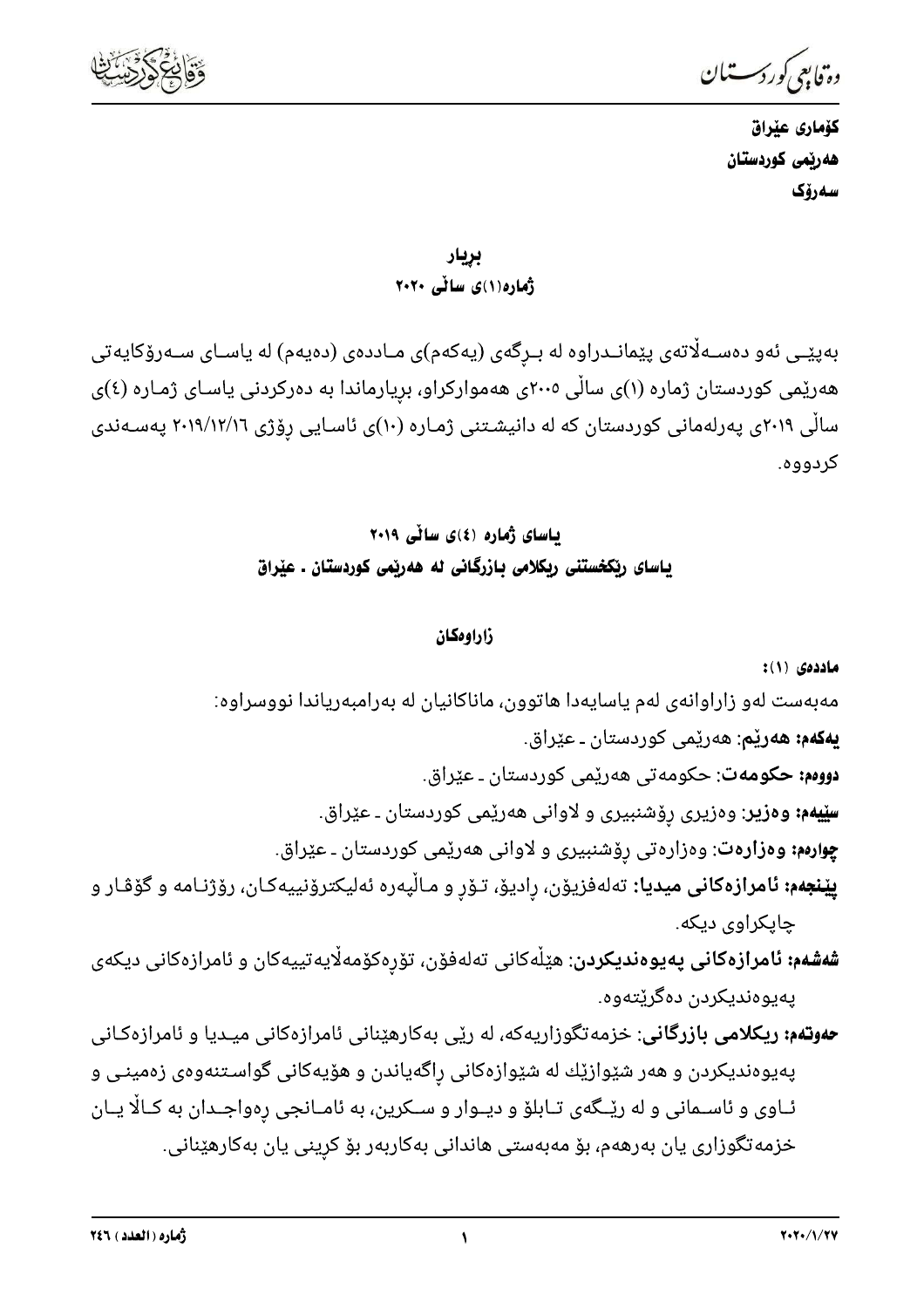

#### مەرجە گشتىيەكان

ماددەي (٢):

مەرجە گشتييەكان بۆ بەرھەمھێنان و بڵاوكردنەوەی ریكلام:

**يەكەم:** پێويســتە ھەمــوو ريكلامێــك مــۆڵەتى لايەنــى پەيوەنديــدارى بەرھەمەكەى ھەبێــت، پــێش بلاوکردنهوهي.

**دووم،:** دهبێت پهیامی ریکلام راستگۆیانه و روون و رِهوان بێت.

**سێیهم:** لهکاتی بهکارهێنانی توێژینهوه زانستیهکان پێویسته سهرچاوه بهکارهێنراوهکـان، ئهکـادیمی و یشت راستکراوەبن.

**چو<sub>ا</sub>رمم:** جگه لهو حالّهتانهی له یاسادا دیاریکراون، ریکلام لهسهر هۆیهکانی گواسـتنهوه بهرهزامهنـدی خاوەنەكەى يان نوينەرى خاوەنى ھۆيەكانى گواستنەوە، ئەنجام دەدريت.

**ییّنجهم:** رادەی تیشکی رونـاکی سـﻪر شاشـﻪکانی ریکلامـی ئەلیکترۆنـی سـﻪر شـﻪقامەکان لە رۆژدا لە (٥٠٠٠) لۆكس (لومنز/ م٢) زياتر نەبێت و له شەوانيشدا له (٢٠٠) لۆكس (لومنز/م٢) زياتر بێت.

**شەشەم:** دەبێت ئامرازەكانى ميديا، ريكلامى ھۆشيارى نشتيمانى، رۆشنبيرى، تەندروستى، ھـاتووچۆ و ئەو ریکلامانەی کە تایبەتن بە پاراسـتنی مـافی مـرۆڤ و ژنـان، بـێ بەرامـبەر بڵاوبـکەنەوە، بـۆ تەلەفزیۆنەكان لە (۱) يەك خوولەك بۆ (٤) چوار خولەك لە ماوەی (٢٤) بیست و چوار كـاتژمێری یهخش، و بۆ چایکراوهکان بهییّی ریْنماییهکانی وهزارهت.

# ربِّگه يينهدراوهكان

#### ماددەى (٣):

هەموو ئەو ریکلامە بازرگانییانەی کە پێچەوانەی (سیستمی گشتی، ئادابی گشتی، ئاسایشـی گشـتی، تەندروستى گشتى و مافەكانى مرۆڤن)، رێگە پێنەدراون لە ھەرێمى كوردستان ـ عێراق

### حوكمه سزاييهكان

ماددەى (٤):

- **یهکهم:** ئەگەر ریکلامێــك بڵاوکــرایەوه، پێشــێلی مەرج و رێگاپێنەدراوەکــانی ماددەکــانی (۲،۳)ی ئەم ياسايه بوو، دەبێت:
	- ۱- راستەوخۆ بڵاوکردنەوەی ریکلامەکە، رابگیری٘ت.
- ۲- داخوازیکاری ریکلام، بەرھەمھێنـی ریکـلام و بـڵاوکەرەوەی ریکـلام، سـزادەدرێن بە غەرامەکـردن بهبرێك كه له (٥٠٠,٠٠٠) پێنج سهد ههزار دینار كهمتر نهبێت و له (١٥,٠٠٠,٠٠٠) پانزه ملیۆن دینار زیاتر نەبٽت.
- **دووم:** هەركەسـێك بە مەبەسـت ريكلامێـك لێبكـاتەوە ، يـان بيــدرێنێت ، يـاخود بيشـێوێنێت ، سـزا دەدريّت به :